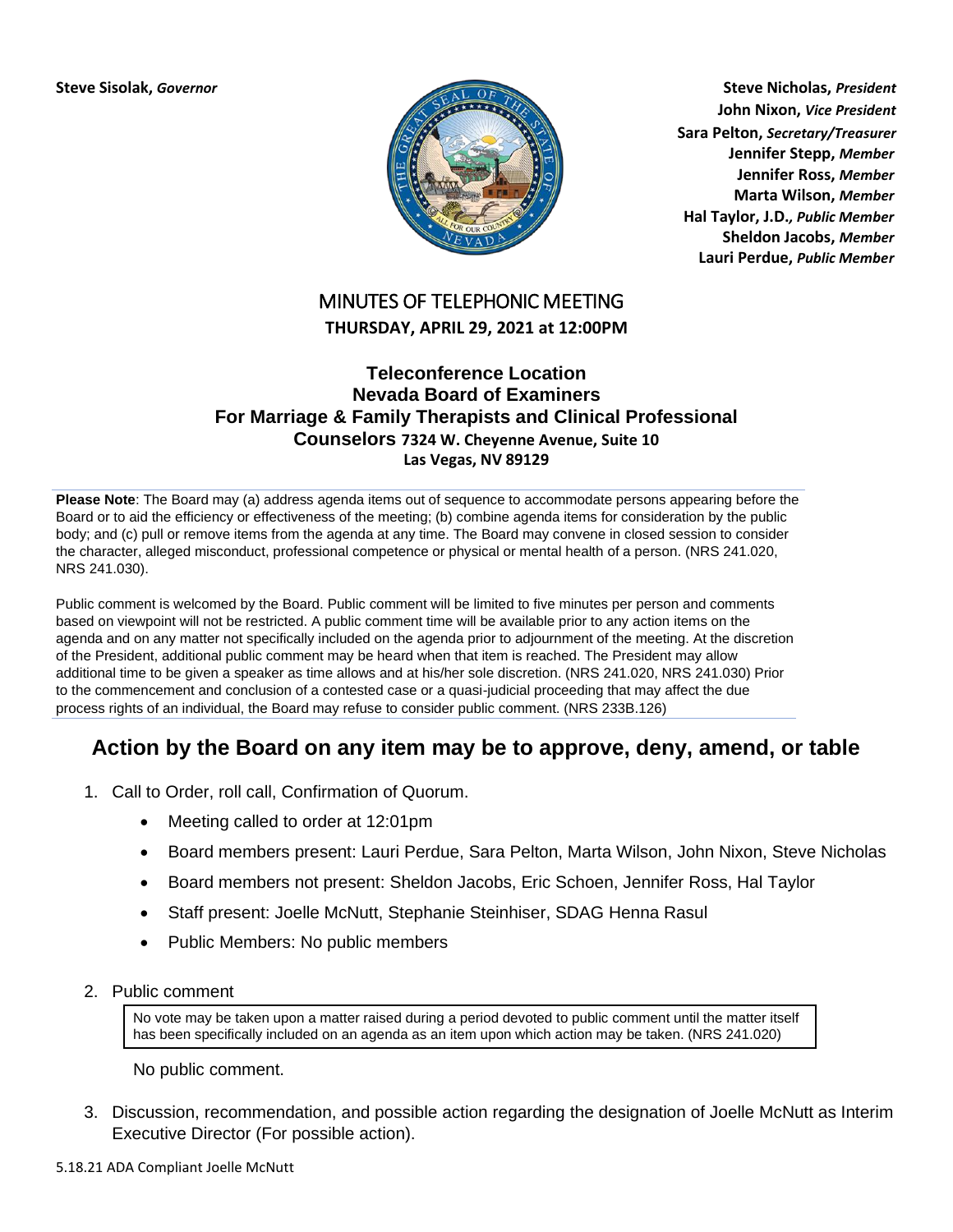Steve: I will give a little bit of brief background and I will keep it discreet. The Executive Director resigned last Friday, and therefore the details of her evaluation and the resignation will not be part of an open meeting because she chose to resign. So I'm going to respect that discretion. Also, I want to really voice my gratitude for the professionalism of all the people that were involved with that and picking this back up and making this emergency meeting six days after that occurrence. With that being said, I would like to have a discussion about Joelle being the interim executive director until our July formal full board meeting, where we can evaluate the full position, whether that's Joelle or anybody else, that that we want to move into the full position. Any discussion about this?

Sara: Well, I would just like to say I went over to the board office on Monday and I have every confidence in Joelle, I liked everything I saw, her dedication was outstanding, and it made me sleep better at night.

Steve: I echo that big time. In the last…

Laurie: I have a very long…Oops. Sorry.

Steve: Please Laurie, go ahead.

Laurie: I was just going to say I have a very long history with Joel to the tune of 15, 20 years, and she's been very dedicated to any position she's ever held and goes above and beyond without being called to.

Marta: I've worked with Joelle over at University of Phoenix, and she's always presented as very professional, just a very calming sense of temperament and being able to handle high conflict around her and yet being able to just keep that good temperament and professionalism going strong. So I am absolutely accepting of Joelle being the Interim Executive Director.

John: This this is John, I would echo Marta's sentiments, mirroring my own experiences in working with Joelle previously at UOP, et cetera, and seeing how she has been as steady and even-tempered and professional here as she has been before, I think it's clear we know what we're getting with Joelle. So, she certainly has my vote of confidence as well.

Steve: Thanks, everybody. Mine too. I know that the last... Sorry. Go ahead, Steph.

Stephanie: As someone who has occupied the chair and has worked with Joelle here every day this past week and most days previously, she absolutely has all my support, all my faith, and my confidence. She is amazing.

Steve: And I echo all of the sentiments that have been said. This last week Joelle and I have communicated many times. I am so comforted with this transition, with her professionalism, and her orientation to detail. And customer service is top notch. So, without further ado, I would like somebody to make a motion to approve Joelle McNutt as the Interim Executive Director for our board.

Motion to approve Joelle McNutt as Interim Executive Director made by Sara; Lauri 2<sup>nd</sup>. Motion approved unanimously, no abstentions.

Steve: Joelle, thank you, thank you, Thank you for your continued service and leadership for us. It really helps our profession be safe.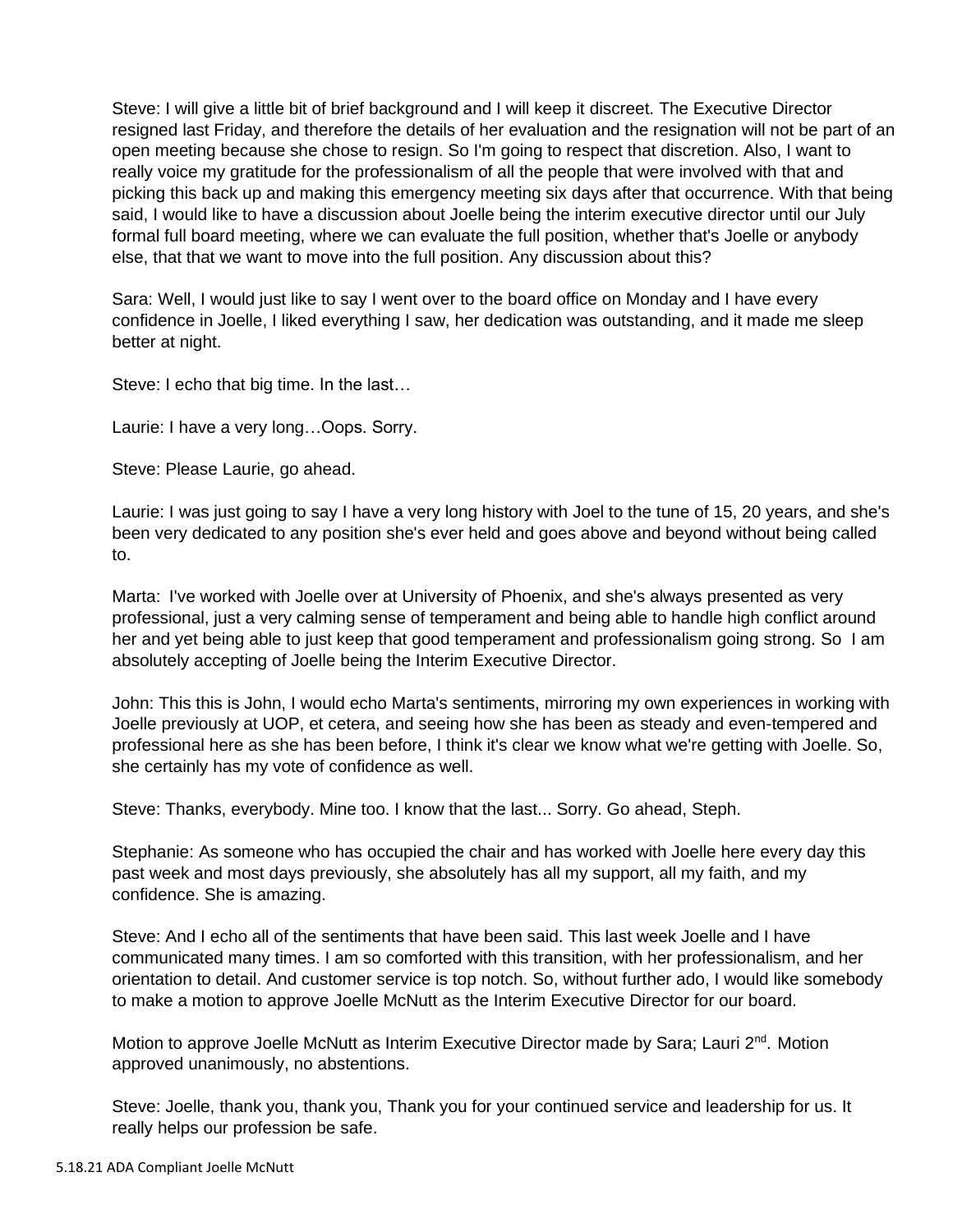Joelle: Well, thank you all. It's an honor to serve in any capacity here and especially this one. Thank you.

Steve: We will work out after this formal meeting we will work out the details so that obviously all the financials and things are put in place. Piece of cake. We can just fly through what is left of the stated agenda.

4. Report from President (Advisement)

Steve: No report.

5. Report from Treasurer (Advisement)

Sara: I'm just available to help Joelle transition things as much as possible

6. Report from Senior Deputy Attorney General Henna Rasul (Advisement)

Henna: No report.

- 7. Discussion regarding future agenda items and possible future meeting dates:
	- **Monday and Tuesday, June 21st, and June 22nd @ 9:00am (Hearing)**
	- **Friday, July 16th, 2021 @ 9:00am (Public Meeting)**
- 8. Public comment.

No vote may be taken upon a matter raised during a period devoted to public comment until the matter itself has been specifically included on an agenda as an item upon which action may be taken. (NRS 241.020)

No public present, no comment.

## 9. Board member comments

Marta: Well, I just I guess the AAMFT review board is doing a forty-five minute survey. It does take longer than forty-five minutes. But the good news about this is that you can get three use for completing this, I think 90 percent of the survey. So if you know any MFT that need three seat use at no cost, it's wonderful.

Steve: Yeah. Great point. Is this the same one that asks for feedback about the national exam?

Marta: No, that was with the NBCC board or the NCE board. But this one is talking about job analysis and tasks that we do. It's they're asking us to look at the frequency that we provide. Each of these items, there's like eight or nine domains that they're talking about. And then the second part is how critical do you think this is? So it's two-part.

John: It sounds like it sounds like an attempt to be, I think is doing what NBCC did or C, C, E did a few years ago that gave rise to the clinical exam because a clinical exam is kind of reflective of workplace behaviors as opposed to the National Counseling Exam that did not have that data. So it sounds like we'll be seeing some changes informed by workplace behaviors in the in the meeting. Sounds good.

Marta: I think you're right, and you have until May 11<sup>th</sup> If you want to participate in this survey.